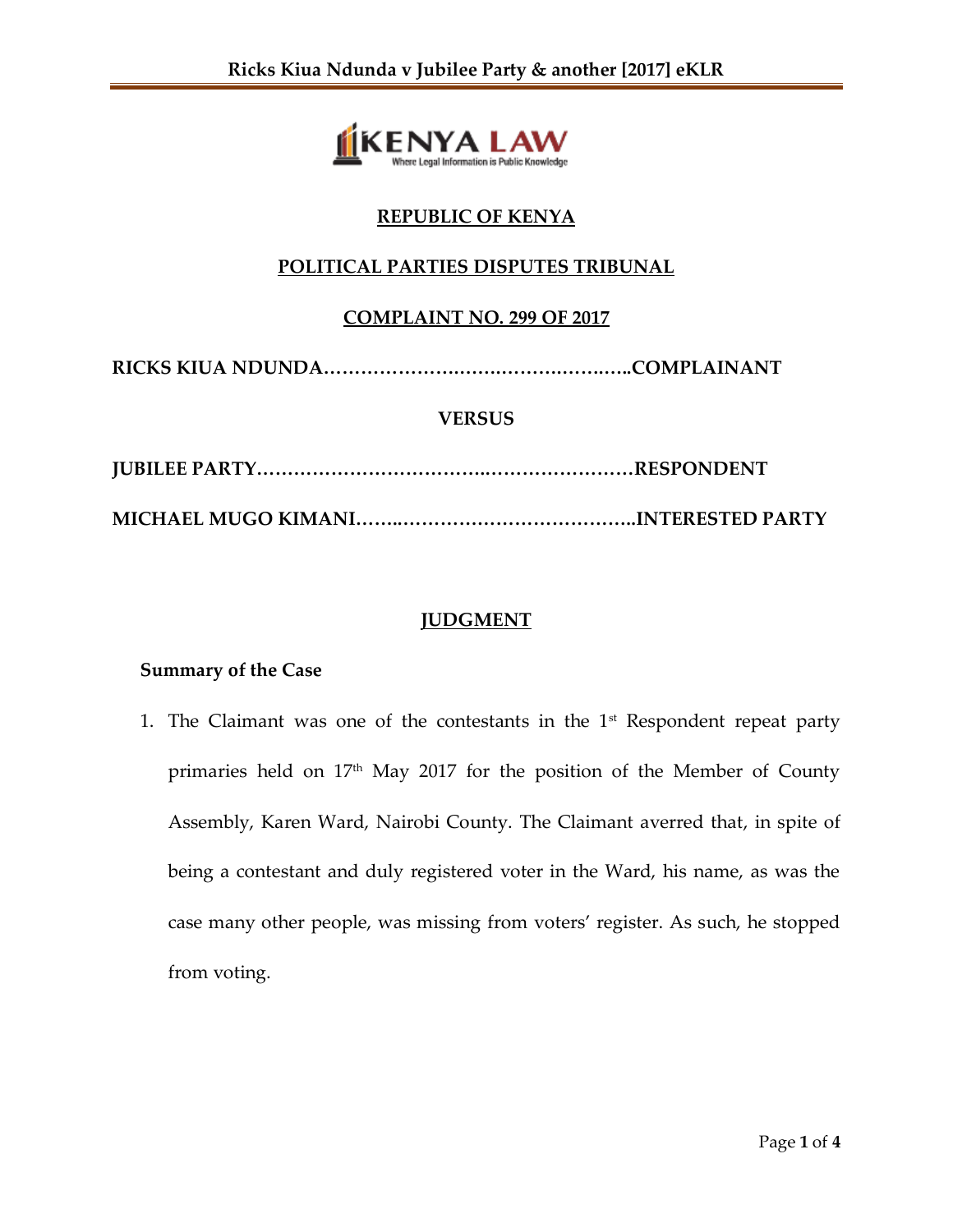- 2. The Claimant blamed the missing of names on the presentation of incomplete register of voters at the time of the said party nominations. As such, the Claimant termed the nomination as being shambolic and contrary to the law.
- 3. As a consequence, the Claimant approached this Tribunal seeking for the following reliefs:
	- a) An order stopping the Respondent from presenting the name of the Interested Party to the IEBC as the former's duly nominated nominee for Karen Ward.
	- b) An order for recount of all votes cast in Karen Ward.
- 4. When the matter came up for mention on  $23<sup>rd</sup>$  May 2017, the Tribunal ordered the Claimant to serve the Respondent and the Interested Party. However, the Claimant failed to do so leaving this Tribunal without option but to proceed and make its determination.

#### **Issues for Determination**

5. The primary issue for determination is what would be the impact of failing to serve as ordered.

### **Analysis**

6. *Section 20* of the *Civil Procedure Act* makes it mandatory for the defendant to be served where a suit has been duly instituted against such a person. *Order 5 rule 15* in this regard requires the person serving the summons or effecting the service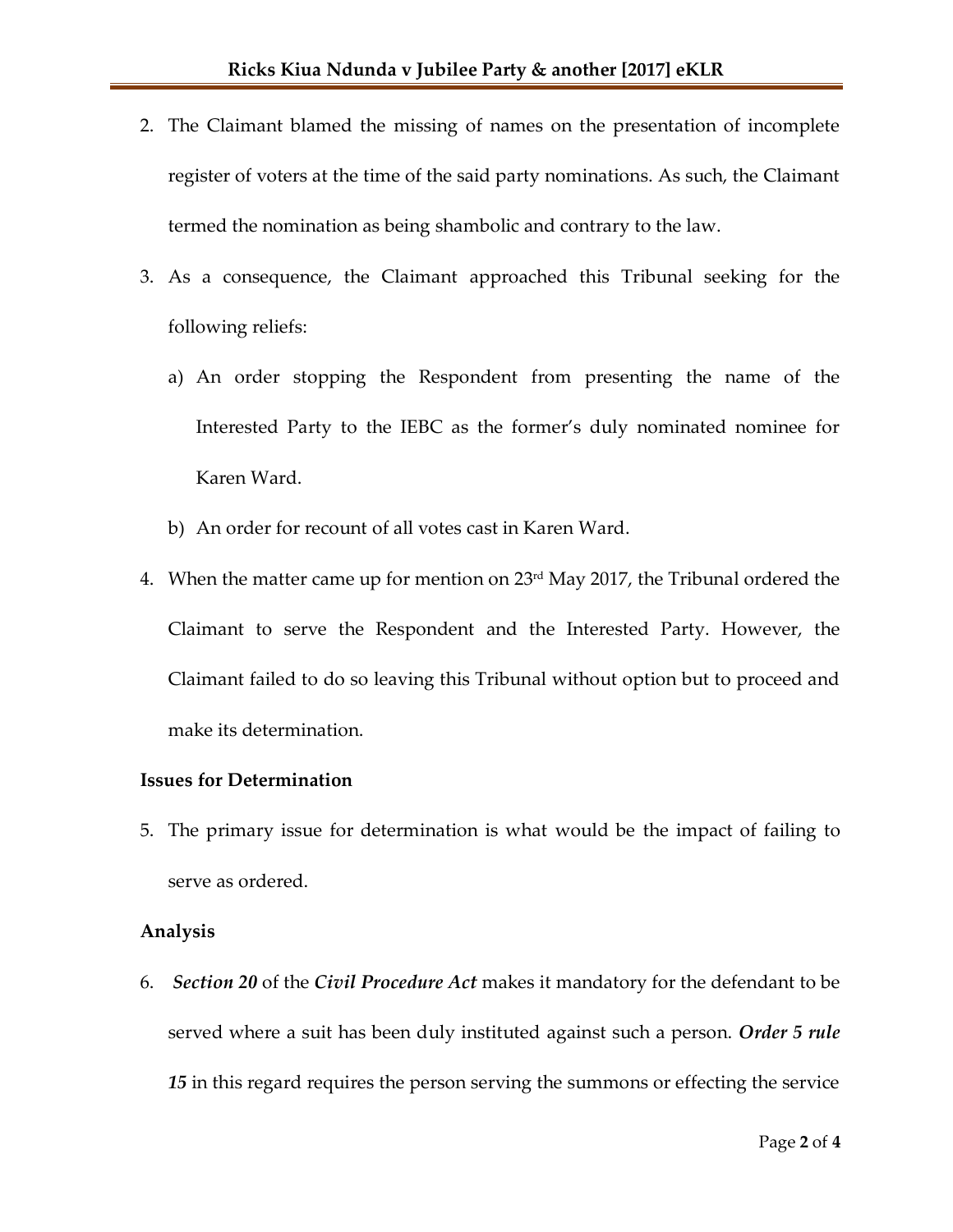of court orders to swear an affidavit of service to confirm that service was indeed carried out.

- 7. *Order 15 rule 15 (1)* provides, *"The serving officer in all cases in which summons has been served under any of the foregoing rules of this Order shall swear and annex or cause to be annexed to the original summons an affidavit of service stating the time when and the manner in which summons was served and the name and address of the person (if any) identifying the person served and witnessing the delivery or tender of summons. The affidavit of service shall be in Form No 4 of Appendix A with such variations as circumstances may require."*
- 8. Upon careful perusal of the records before us, we noted that the Claimant failed to serve the Respondents as was ordered and no justifiable excuse or reason has been given to us in this respect. For that reason, we find no basis for entertaining the Claimant's complaint herein and dismiss the same.

### **Orders**

- 9. In the premises, this Tribunal orders that:
- *a) That the Claimant's case be and is hereby dismissed.*
- *b) No orders as to cost.*
- *c) Orders accordingly.*

 **DATED AT NAIROBI THIS 2 ND DAY OF JUNE 017**

 **Kyalo Mbobu (Chairman) ....................................................................**